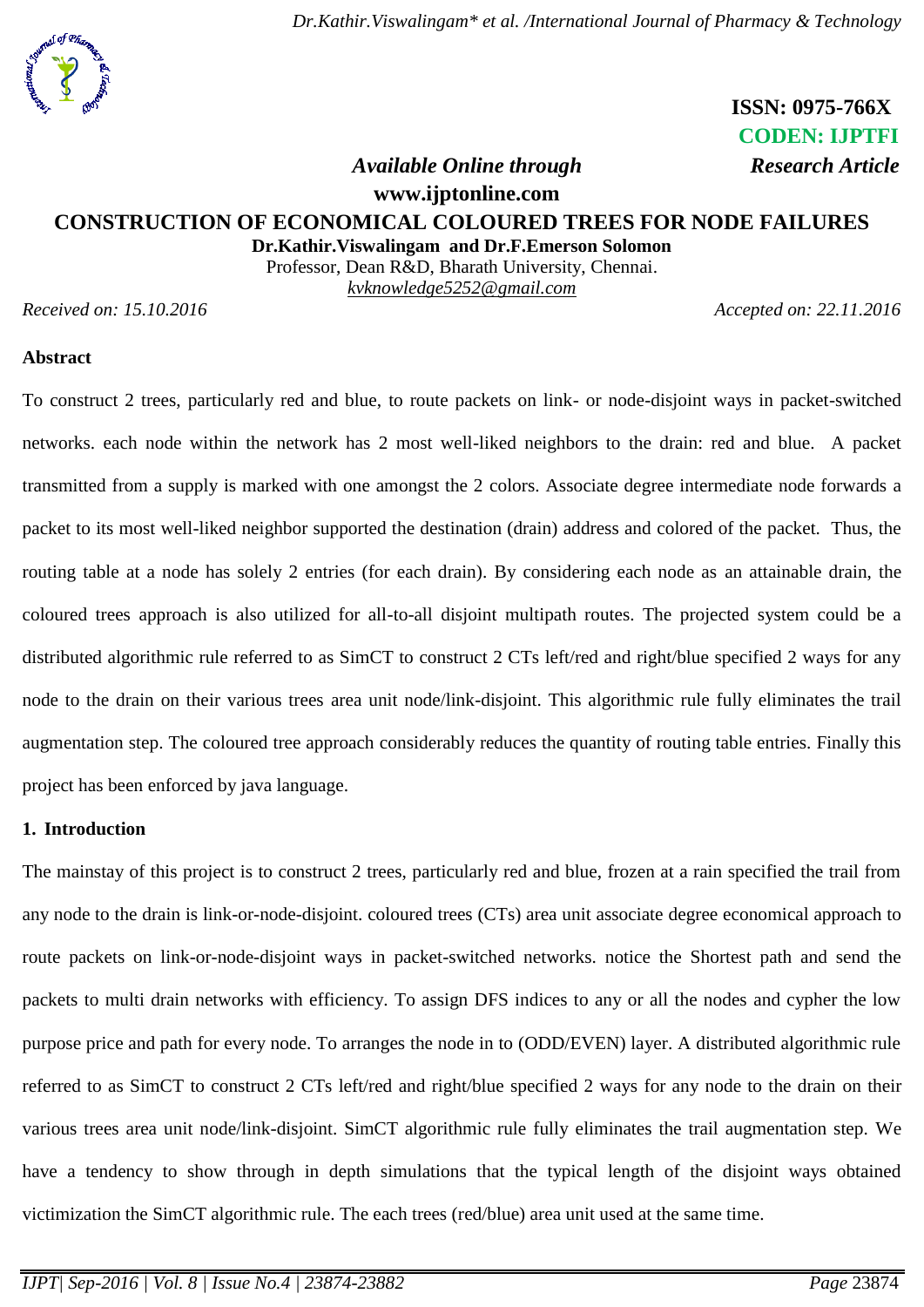*Dr.Kathir.Viswalingam\* et al. /International Journal of Pharmacy & Technology* The coloured tree approach considerably reduces the quantity of routing table entries thence the search time. a serious limitation of the trail augmentation technique is that the upkeep of the trees is troublesome within the presence of failures; whereas the trees is also reconstructed entirely when the failure, such a complete reconstruction of the trees is each unneeded and leads to a high overhead.



**Figure 1. Design Diagram.**

Depending on the applying that coloured trees area unit utilized, the network might use just one tree at a time or each the trees. for instance, once the coloured trees area unit utilized for fault tolerance, packets is also routed on the red tree. once a node loses its red forwarding neighbor (due to link or node failure), the node re-routes the packets on the blue tree. once the trees area unit utilized for QoS routing, the 2 trees is also utilized at the same time to hold totally different categories of traffic. The 2 trees is also utilized at the same time to extend the instant on the market information measure by spreading the traffic from a node on the 2 trees. once utilized for security, the traffic from a node is also meet the 2 trees. Thus, no intermediate node can route all of the packets from a supply. If overhearing of traffic must be eliminated in such eventualities, link-level encoding is also utilized. However, link-level encoding can scale back the end-to-end turnout owing to the process overhead concerned. though all the higher than applications is also completed in wired and wireless networks, it's been shown that a prohibitively sizable amount of ways is also needed in wireless networks for achieving improved turnout. The doable turnout within the wireless network is restricted owing to interference. the employment of multiple ways is favored in wireless networks when: (a) directional antennas area unit utilized, that helps in reducing interference; and (b) traffic generation rate is low and therefore the message sizes area unit giant, thence at any instant of your time, solely only a few flows area unit active within the network. As wireless networks use transceivers per node, node-disjoint ways area unit most well-liked. For wireless networks, link-disjoint ways area unit typically most well-liked as link failures area unit additional common than node failures. The work developed during this paper is geared toward those applications wherever each the trees area unit used at the same time. Therefore, it's necessary to construct and maintain the coloured trees within the presence of link and/or node failures.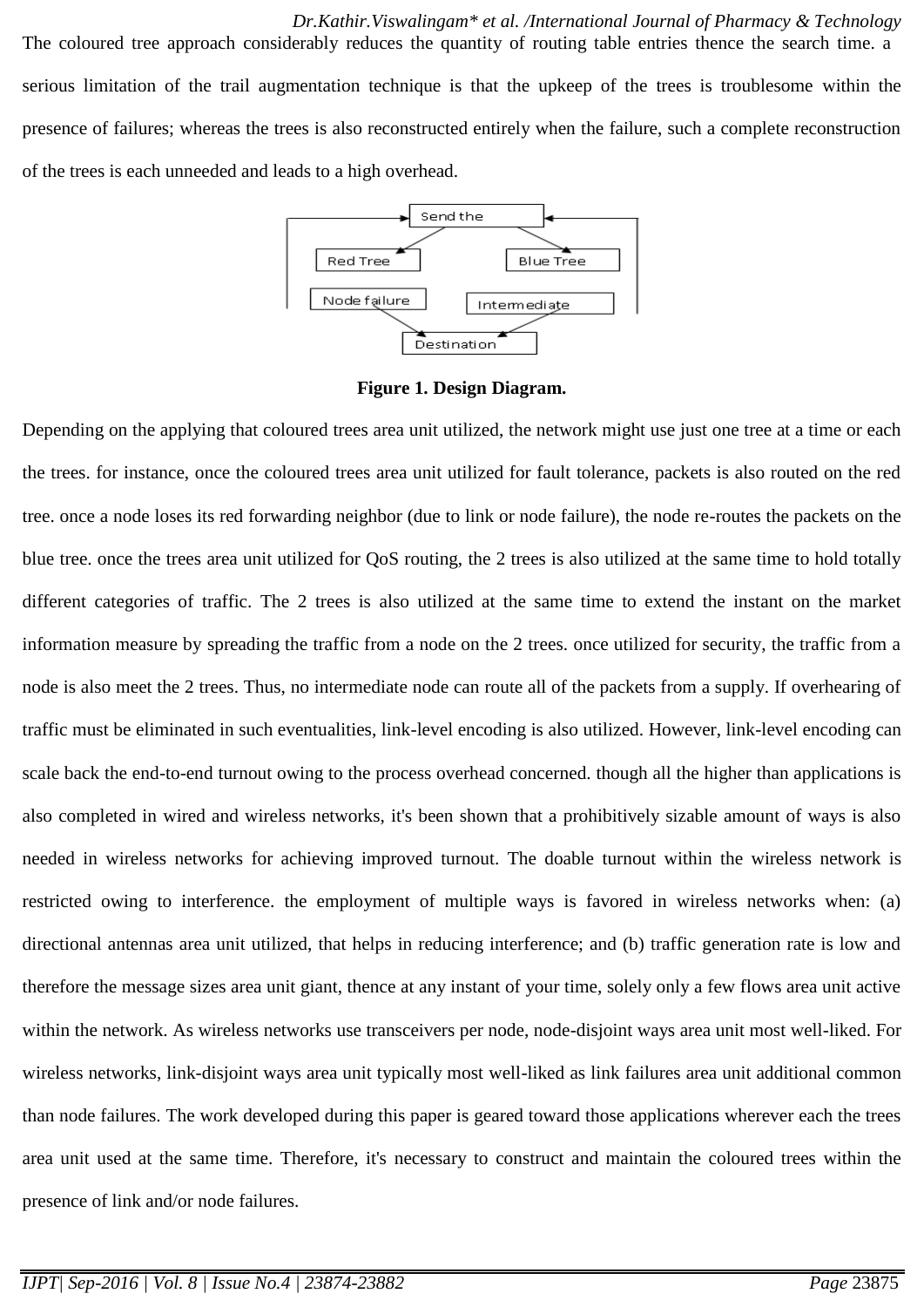#### **2. Related Work**

In order to hold out this project many references and papers area unit referred, from that several valuable data area unit inferred, these are:

Paper 1. P. Pham and S. Perreau, Performance analysis of reactive shortest path and multipath routing mechanism with load balance, during this paper, we've got analyzed and compared single-path and multi-path routing algorithms. we've got 1st targeted this study on the problem of overheads. we've got shown however range} of overheads will increase with the quantity of multiple ways and that we have seen that once this number exceeds 3, the overheads increase considerably. This has confirmed several simulations results bestowed within the literature that state with none clear clarification that victimization 3 ways provides the simplest trade off. we've got conjointly derived associate degree edge on the typical length of the multi-path routes that guarantees a decrease of the network congestion. This edge depends on the traffic intensity, the process power of every node and therefore the range of nodes within the network, thence is simple to cypher in apply. Not solely this sure permits choosing routes that respect the edge constraint, but also, it will indicate within the 1st place whether or not for a selected network, victimization load reconciliation can bring any improvement in the least. Finally, we've got shown that victimization multi-path routing continuously leads to affiliation turnout improvement for prime density networks.

Paper 2. S. Murthy and J. J. Garcia-Luna-Aceves, Congestion-oriented shortest multipath routing. we've got bestowed a brand new framework for the modeling of multipath routing in connectionless networks that dynamically adapt to network congestion. we've got incontestible that it's attainable to produce performance guarantees for the delivery of packets in such networks. the essential routing protocol uses a short metric supported hop-by-hop credits to cut back congestion and a protracted term metric supported end-to-end path delays from a supply to a destination. Packet forwarding is finished on a hop-by-hop basis. every node is sculptural as a PGPS server that contains destination-based allow buckets. A loop-free multipath routing protocol has been projected to manage the traffic on every link by observation the parameters of the destination-oriented allow buckets.

A worst-case delay sure underneath steady-state has been derived for the higher than network model for each negligible and non negligible packet sizes. Our work continues to check the dynamic behavior of congestion-oriented shortest multipath routing, and to outline however destination-oriented routing mechanisms may be wont to satisfy performance necessities specified by the sources of packets.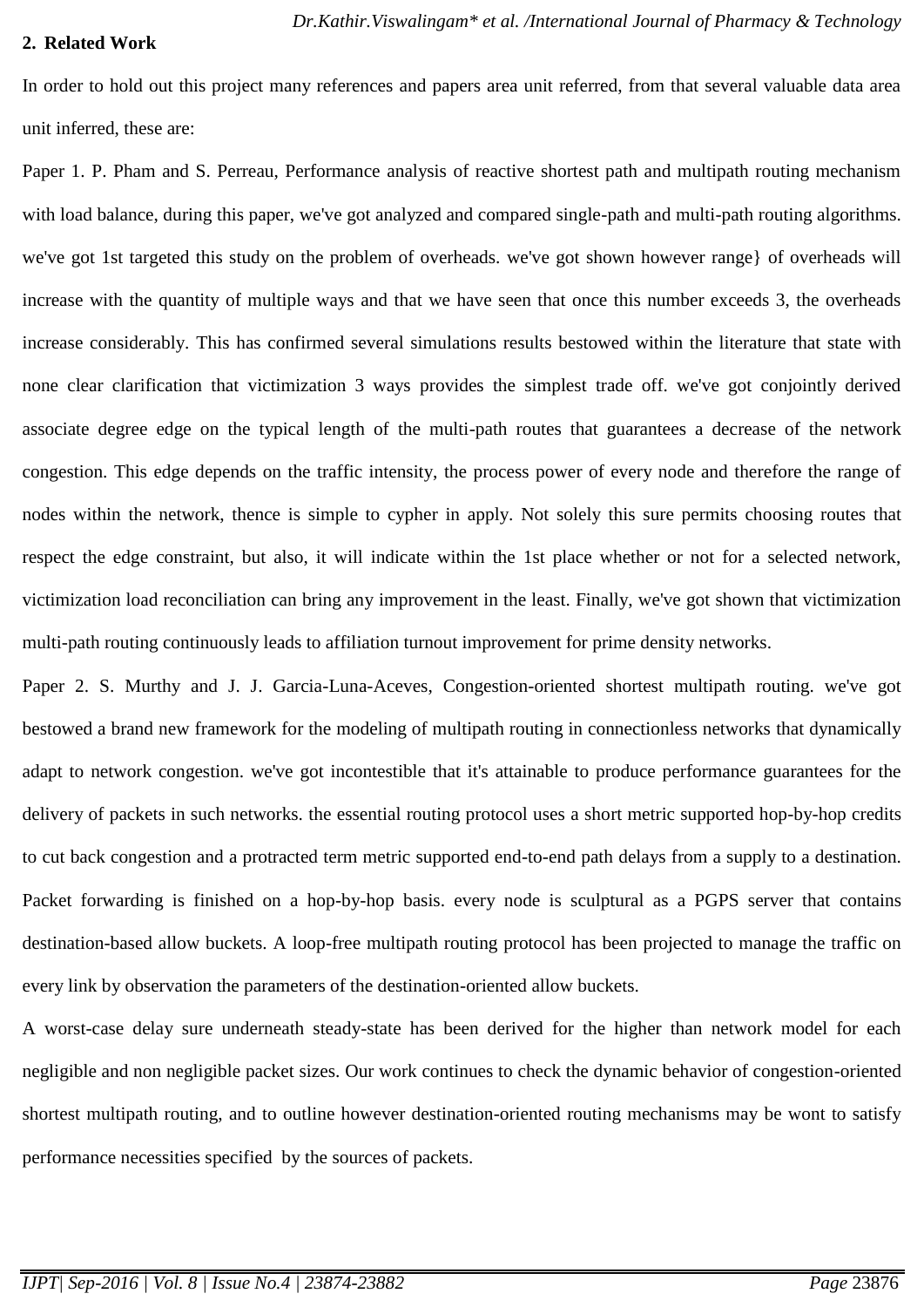#### *Dr.Kathir.Viswalingam\* et al. /International Journal of Pharmacy & Technology* Paper 3.D. Ganesan, R. Govindan, S. Shenker, and D. Estrin, extremely resilient energy-efficient multipath routing

in wireless device networks, we have a tendency to demonstrate that multipath routing may be used for energy economical recovery from failure in wireless device networks. we have a tendency to explore and appraise a completely unique adorned style that shows hefty promise. For a disjoint multipath configuration whose blotchy failure resilience is adore that of adorned multipath, the adorned multi ways have concerning five hundredth higher resilience to isolated failures and a 3rd of the overhead for alternate path maintenance. we have a tendency to believe that it's more durable to style localized energy-efficient mechanisms for constructing disjoint alternate ways, as a result of the localized algorithms lack the data to search out low latency disjoint ways. Finally, increasing the quantity of disjoint ways will increase the resilience of disjoint multipath however with a proportionately higher energy value. it's not the case that little energy expenditure dramatically improves the resilience of disjoint ways.

Paper 4 W. Lou, W. Liu, and Y. Fang, A simulation study of security performance victimization multipath routing in impromptu networks, Security could be a vital issue in a billboard hoc network. during this paper we have a tendency to investigate by simulation the performance of the unfold theme that we have a tendency to projected as a complementary mechanism to boost the information confidentiality service in a billboard hoc network. The unfold theme relies on the concept to distribute a secret among multiple freelance ways whereas it's transmitted across the network. Through simulation, the effectiveness of unfold in up network security is verified. we have a tendency to show that the message compromising and eavesdropping chances may be reduced effectively. However, in an exceedingly shared-channel impromptu network, correlation among routes wide exists. Our simulation conjointly shows that multipath routing causes additional collision among related routes themselves so degrades network performance like packet delivery magnitude relation. In our future work, we are going to be that specialize in developing multipath routing protocols that take into thought of the network performance further.

Paper 5. S. Ramasubramanian, H. Krishnamoorthy, and M. Krunz, Disjoint multipath routing victimization coloured trees, this paper develops an efficient disjoint multipath forwarding approach supported coloured trees. A distributed algorithmic rule for constructing 2 trees frozen at a drain specified the ways from each node to the drain area unit link/node-disjoint is developed. The distributed algorithmic rule is certain to get an answer whenever one exists. additionally, a neighbor arrangement technique that orders the neighbors supported the publicized least value path to the drain is shown to cut back the typical path length on the trees considerably. The algorithmic rule is evaluated on six totally different networks and compared with ILP results to demonstrate practicableness of distributed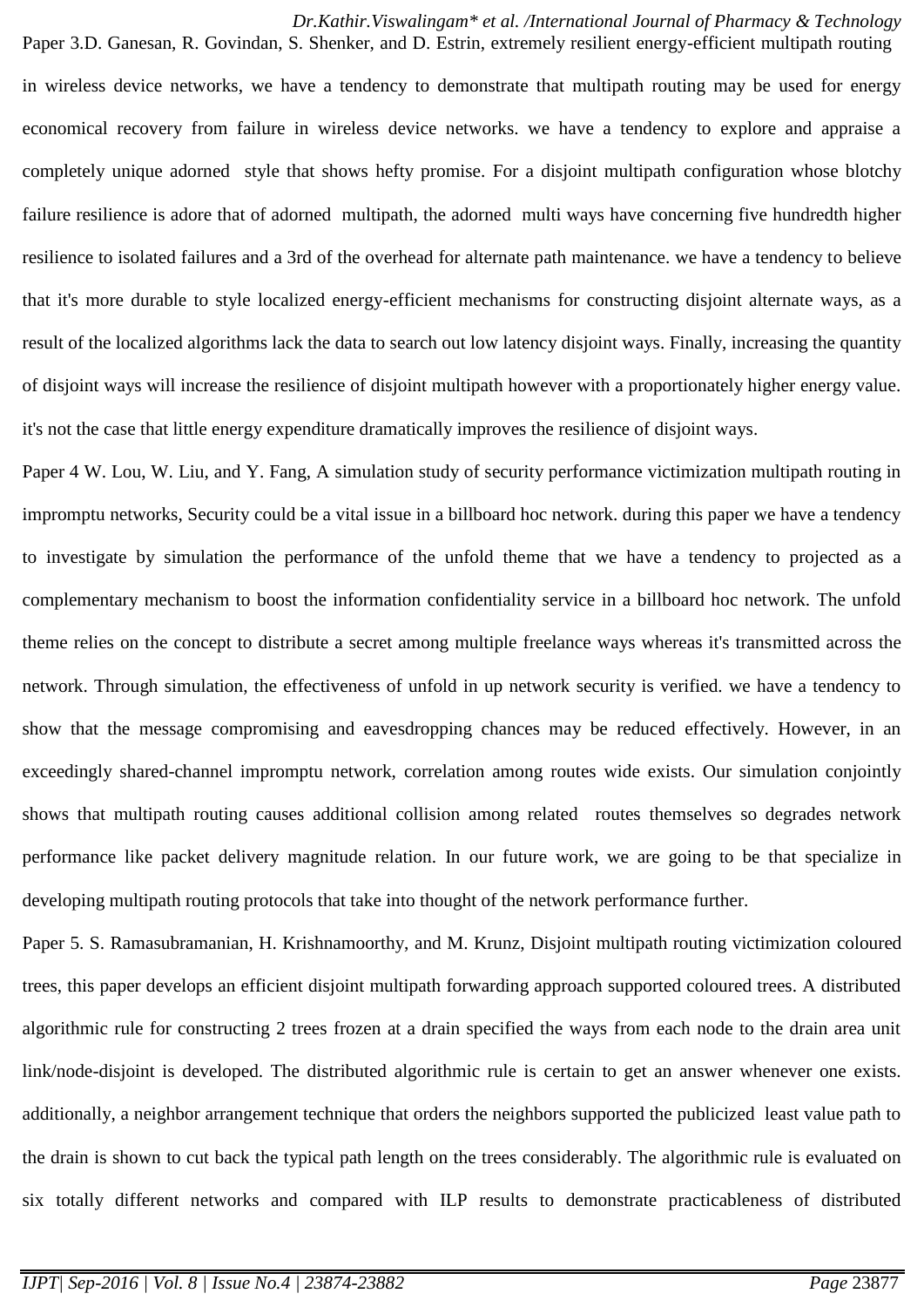*Dr.Kathir.Viswalingam\* et al. /International Journal of Pharmacy & Technology* implementation and its effectiveness. The technique of arrangement neighbors supported the BFS ordering is shown to enhance the performance, but isn't certain to give best results.

Paper 6. S. Ramasubramanian, M. Harkara, and M. Krunz, Linear time distributed construction of coloured trees for disjoint multipath routing; this paper develops a linear-time distributed algorithmic rule for the development of coloured trees for link/node-disjoint multipath routing to a selected drain within the network. the whole range of messages sent within the network is shown to be  $8|L|$  – a pair of N | + 2. The paper conjointly demonstrates that vital reduction within the average path lengths is also obtained by using generalized low-point construct in an exceedingly DFS-tree instead of the normal low-point construct.

## **3. Design**

The failure of a node/link might lead to unsupportive the ways for many nodes in an exceedingly cascading fashion. The trail augmentation technique is that the upkeep of the trees is troublesome within the presence of failures. Whereas the trees are also reconstructed entirely when the failure, such a complete reconstruction of the trees is each unneeded and leads to a high overhead.

The SimCT algorithmic rule works in 3 phases: 1) distributed DFS enumeration and low purpose computation; 2) distributed layering; and 3) choice of left (blue) and right (red) forwarding nodes. Fig. three provides notations that area unit utilized in this paper. The second step involves minor variations for CT-ND and CT-LD solutions. Therefore, we have a tendency to 1st gift the answer to satisfy the CT-ND constraint. we have a tendency to then gift the answer satisfying the CT-LD constraint. We have a tendency to mix the 2 solutions to get trees with most incoherency.

#### Distributed DFS enumeration

The first section of the algorithmic rule is to assign DFS indices to any or all the nodes and cypher the low purpose price and path for every node. historically, the low purpose price of a node x is outlined because the smallest DFS index node which will be reached from x by traversing DFS tree edges and node back edge. The generalized low purpose value(GLPV) of a node x the littlest DFS index node which will be reached from x by traversing nodes within the increasing order of their DFS indices except the last hop. The DFS search message is passed to at least one node at a time.

The drain is allotted the DFS index one. A node receives a research message are going to be allotted a DFS index. The search message is passed in turn within the network. Once each neighbor of a node is allotted a DFS range, the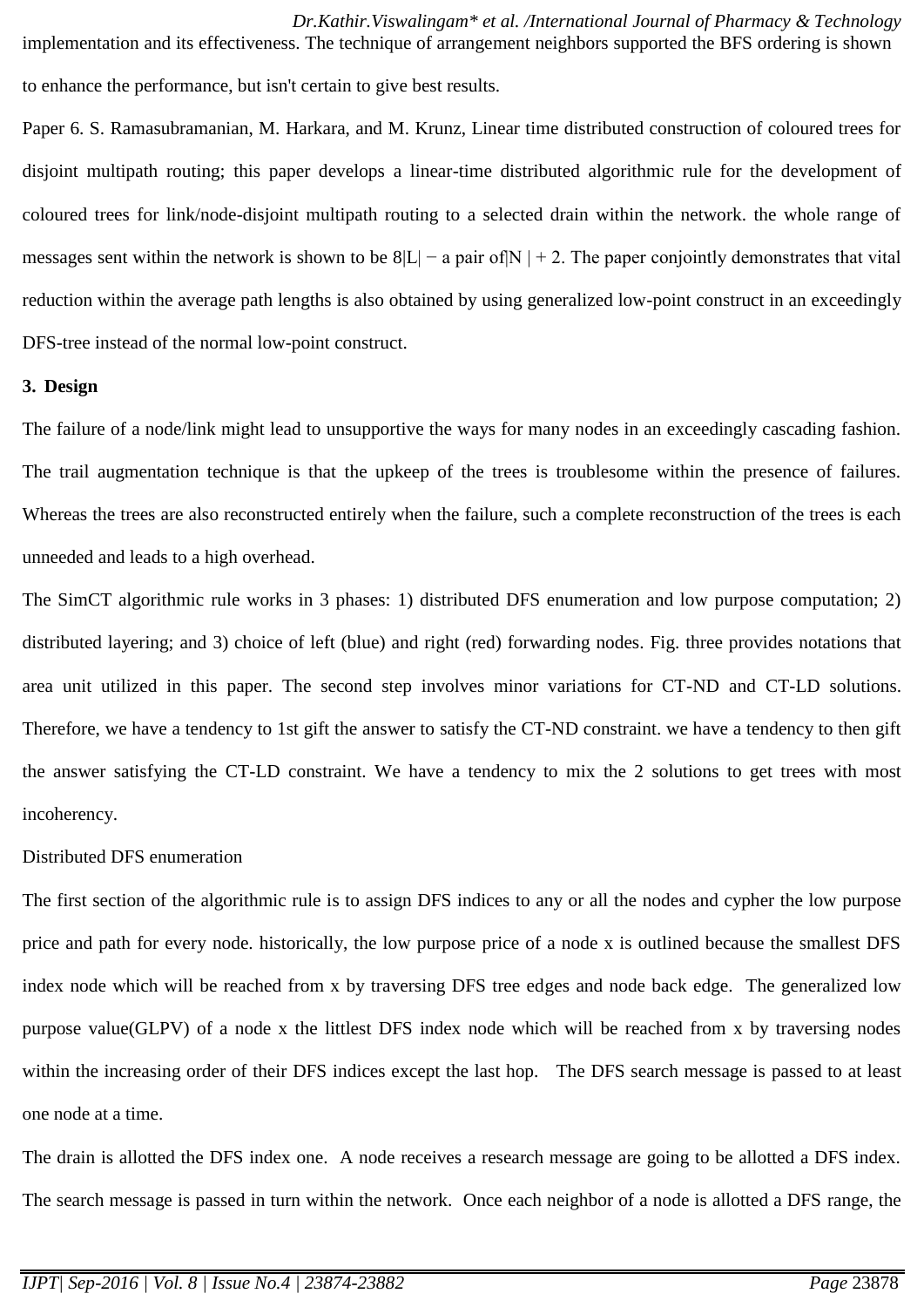*Dr.Kathir.Viswalingam\* et al. /International Journal of Pharmacy & Technology* algorithmic rule backtracks to its parent node. The GLPV of a node may be computed once receives the come back message from all of its neighbors. The second section of the algorithmic rule is to rearrange the nodes into ODD and EVEN layers. To cypher the layer for a node, we have a tendency to outline a term referred to as potential abound on the GLPV of a node to be gift within the same layer. The drain is initialized with potential price zero and ODD layer. A node x takes the potential of its parent if it's GLPV is strictly but the potential of its parent if its, otherwise its potential is that the DFS index of its parent.

#### Selection of Forwarding Nodes

The third section of the algorithmic rule is to pick out the left (red) and right (blue) forwarding nodes. within the distributing layering section we have a tendency to continuously place the drain at the primary layer ODD. we have a tendency to organize the nodes within the even layer within the increasing order of the DFS numbers from left to right. Therefore, at the even layer we've got the low purpose path within the right direction and within the left direction at the ODD layer. Observe the ways from any node to the foundation on the 2 trees area unit node-disjoint. The forwarding nodes area unit maintaining within the routing table. The routing table at a node has solely 2 entries (for each drain).

The SimCT algorithmic rule is also extended to cypher CTs once there area unit quite one drain. the target of the multi-drain drawback is to search out 2 disjoint ways to 2 distinct drains within the network. the typical length of the 2 ways to the chosen try of drains ought to be the shortest compared to different try of drains. Disjoint routing to 2 distinct drains achieves resiliency to single node failure and reduces the energy consumed in routing packets because the distance between a node and a drain reduces once the quantity of drains is enlarged [12].

To construct trees to disjoint drains victimization the SimCT algorithmic rule, the 3 phases of the algorithmic rule stay an equivalent except that the drains area unit assumed to be connected to a virtual drain. The virtual node takes its DFS index as zero, thence all drains can have their GLPV as zero. By assumptive that the SimCT algorithmic rule is initiated from one amongst the drains (initialized to 1), the trees obtained give ways to 2 distinct drains.

# **4. Methodology**

The first section of the algorithmic rule is to assign DFS indices to any or all the nodes and cypher the low purpose price and path for every node. historically, the low purpose price of a node x is outlined because the smallest DFS index node which will be reached from x by traversing DFS tree edges and node back edge. The generalized low purpose price (GLPV) of a node x the littlest DFS index node which will be reached from x by traversing nodes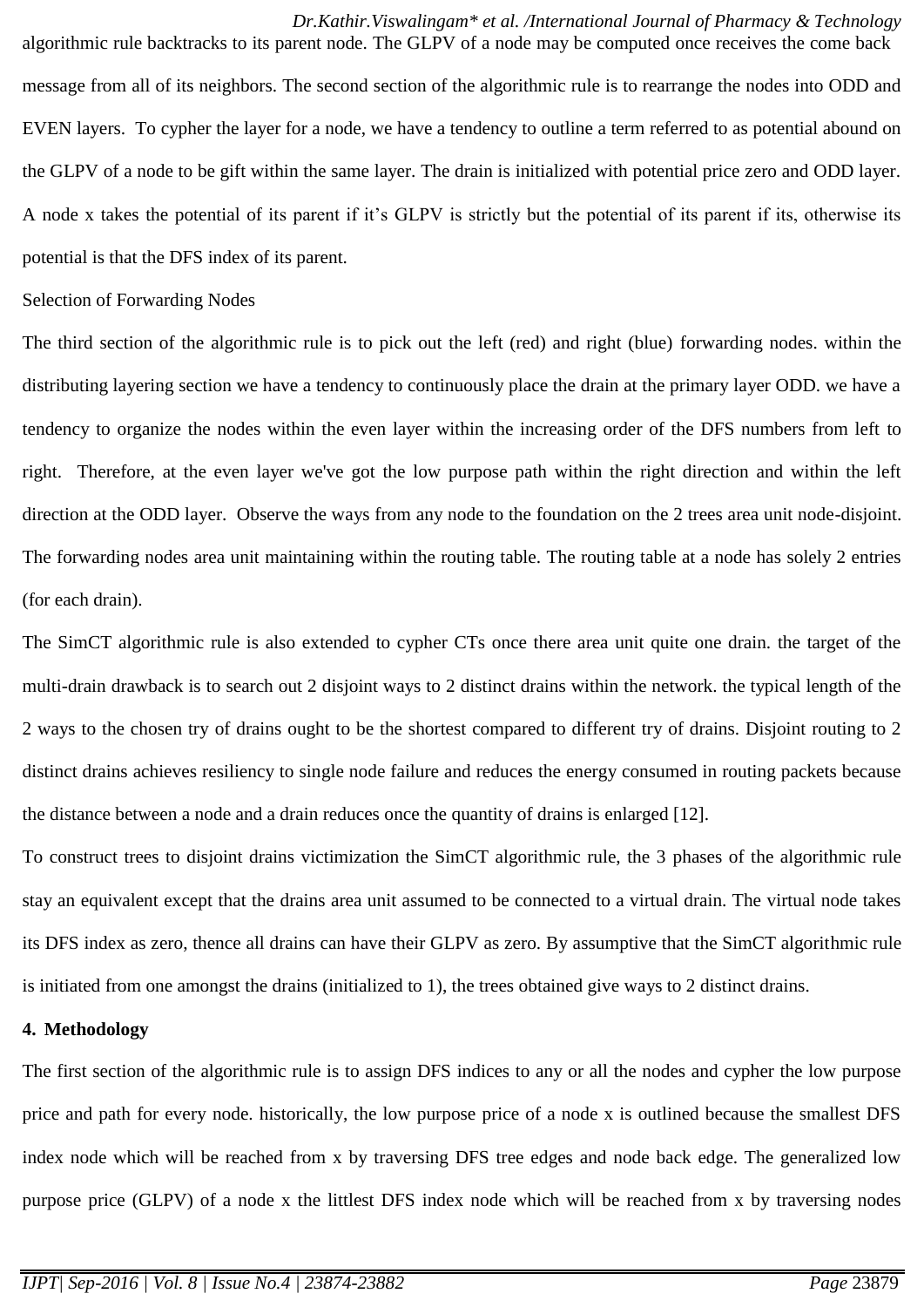*Dr.Kathir.Viswalingam\* et al. /International Journal of Pharmacy & Technology* within the increasing order of their DFS indices except the last hop. The drain is allotted the DFS index one. A node receives a research message are going to be allotted to a DFS index. The search message is passed in turn within the network. Once each neighbor of a node is allotted a DFS range, the algorithmic rule backtracks to its parent node. The GLPV of a node may be computed once receives the come back message from all of its neighbors.

A hierarchic structuring of relations might lead to additional categories and a additional sophisticated structure to implement. thus it's best to remodel the hierarchic relation structure to an easier structure like a classical flat one. it's rather easy to remodel the developed hierarchic model into a bipartite, flat model, consisting of categories on the one hand and flat relations on the opposite. Flat relations area unit most well-liked at the planning level for reasons of simplicity and implementation ease. there's no identity or practicality related to a flat relation. A flat relation corresponds with the relation construct of entity-relationship modeling and plenty of object orienting strategies.

Some solutions to coloured tree construction use depth first-search (DFS) enumeration to realize a period of time that's linear within the range of links (or nodes). DFS enumeration helps determine whether or not a network is twoconnected or not (through the connection between DFS numbers and low purpose values). Therefore, even within the absence of an answer, the algorithms area unit certain to terminate in linear time.

The algorithms developed to date for constructing coloured trees [6], [7], [9], [10] area unit supported the "path augmentation" technique (described well in Section II). a serious limitation of the trail augmentation technique is that the upkeep of the trees is troublesome within the presence of failures, as ways area unit increased in an exceedingly ordered fashion (maintaining partial ordering of nodes). The failure of a node/link might lead to unsupportive the ways for many nodes in an exceedingly cascading fashion. whereas the trees is also reconstructed entirely when the failure, such a complete reconstruction of the trees is each unneeded and leads to a high overhead. As all algorithms supported path augmentation suffer from the higher than limitation, this paper develops a brand new algorithmic rule, brought up because the SimCT algorithmic rule. The SimCT algorithmic rule exploits the connection between the DFS enumeration, lowpoint values, and potential needed for partial ordering (explained in Section III). The SimCT algorithmic rule offers four benefits compared to the sooner algorithmic rules supported path augmentation: 1) the SimCT algorithmic rule reduces the message overhead needed to construct the trees by 40%; 2) the typical path lengths obtained victimization the SimCT algorithmic rule is lesser than those obtained victimization earlier approaches; 3) the quantity of nodes whose ways area unit full of a failure underneath the SimCT algorithmic rule can ne'er be quite those full of path augmentation based mostly approaches; and 4) the SimCT algorithm is also wont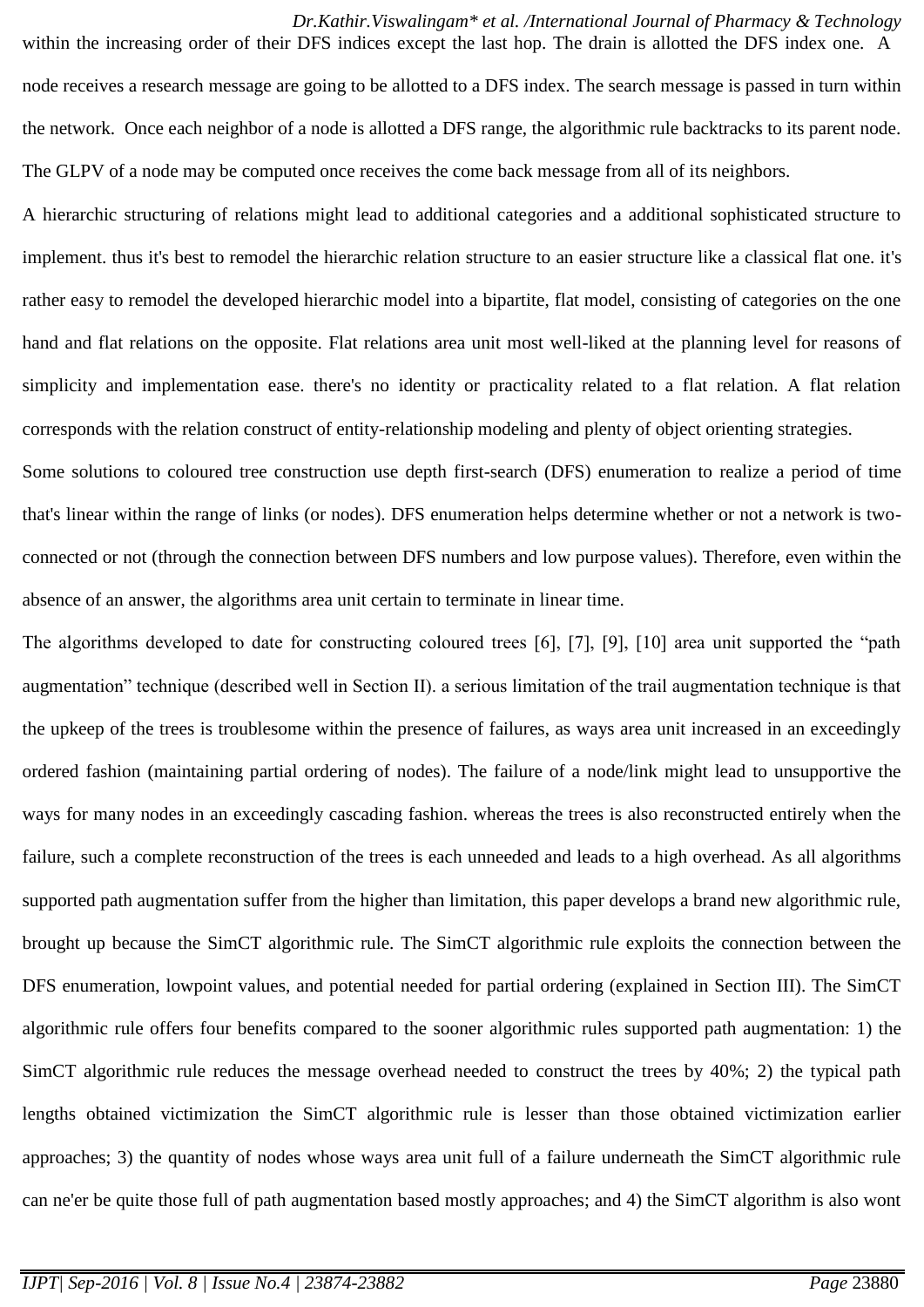to construct coloured trees in an exceedingly multi-drain networks with an equivalent message and time complexities because the single drain resolution.

# **5. Conclusion**

In this paper, Construction of economical coloured trees for node failures develops a distributed algorithmic rule referred to as SimCT to construct 2 CTs left/red and right/blue specified 2 ways for any node to the drain d on their various trees area unit node/link disjoint. The algorithmic rule fully eliminates the trail augmentation step utilized in previous CT based mostly approaches. The SimCT algorithmic rule reduces the message overhead by four-hundredth compared to the simplest legendary linear-time distributed CT approach. The convergence time of the SimCT algorithmic rule is linear within the range of nodes within the network. underneath node failures, the SimCT algorithmic rule recomputed the CTs with minimum disruption to the present tree structure. It proves that coloured trees area unit economical approach for node failures and is giving higher results. The algorithmic rule may be improved to search out the shortest path and send the packets to multi drain networks with efficiency. Even within the worst case, reconstructing the CTs fully victimization the SimCT needs less message overhead and convergence time. The construct of generalized low purpose path and most well-liked relative has been utilized in order to optimize the typical length of the 2 disjoint ways. The SimCT algorithmic rule may be extended to search out 2 node/link disjoint ways to 2 distinct drains in an exceedingly network that has multiple drains.

The performance of the SimCT algorithmic rule is found to be continuously higher than the present algorithms for disjoint multipath routing supported CTs.

# **References**

- 1. Z. Ye, S. V. Krishnamurthy, and S. K. Tripathi, "A framework for reliable routing in mobile adhoc networks," in Proc. IEEE INFOCOM, 2003, pp. 270–280.
- 2. P. P. Pham and S. Perreau, "Performance analysis of reactive shortest path and multipath routing mechanism with load balance," in Proc. IEEE INFOCOM, 2003, pp. 251–259.
- 3. S. Murthy and J. J. Garcia-Luna-Aceves, "Congestion-oriented shortest multipath routing," in Proc. IEEE INFOCOM, 1996, pp. 1028–1036.
- 4. D.Ganesan, R. Govindan, S. Shenker, and D. Estrin, "Highly resilient energy-efficient multipath routing in wireless device networks," ACM Sigmobile Mobile Comput. Commun. Rev., vol. 4, no. 5, pp. 11–25, 2001.